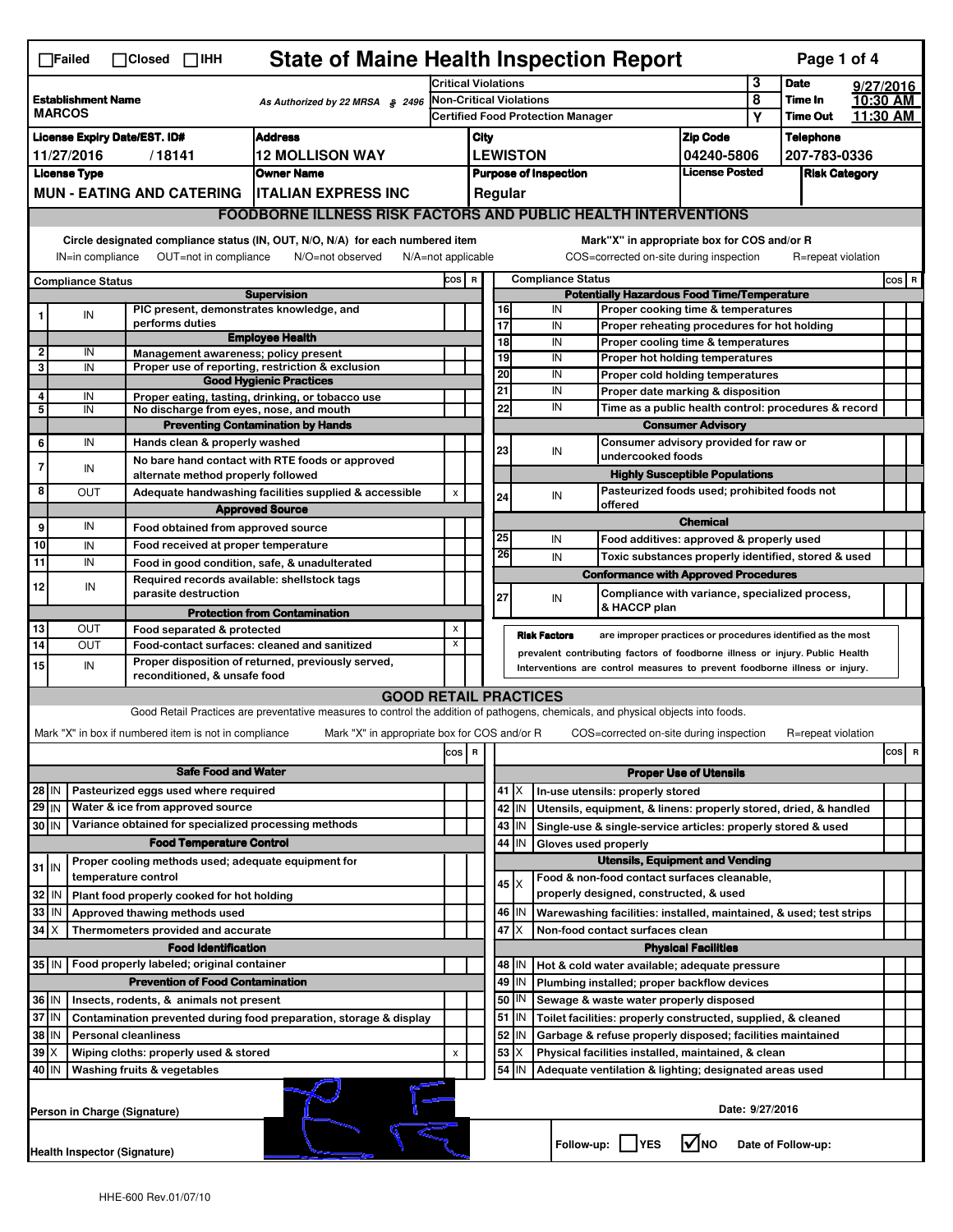|                                                      |                    |                                 |                   | <b>State of Maine Health Inspection Report</b> | Page 2 of 4  |                        |                                  |
|------------------------------------------------------|--------------------|---------------------------------|-------------------|------------------------------------------------|--------------|------------------------|----------------------------------|
| <b>Establishment Name</b>                            |                    | As Authorized by 22 MRSA § 2496 | 9/27/2016<br>Date |                                                |              |                        |                                  |
| <b>MARCOS</b>                                        |                    |                                 |                   |                                                |              |                        |                                  |
| License Expiry Date/EST. ID#<br>11/27/2016<br>/18141 | <b>Address</b>     | <b>12 MOLLISON WAY</b>          |                   | City / State<br><b>LEWISTON</b>                | /ME          | Zip Code<br>04240-5806 | <b>Telephone</b><br>207-783-0336 |
|                                                      |                    | <b>Temperature Observations</b> |                   |                                                |              |                        |                                  |
| <b>Location</b>                                      | <b>Temperature</b> |                                 |                   |                                                | <b>Notes</b> |                        |                                  |
| cooler                                               | 40                 |                                 |                   |                                                |              |                        |                                  |
| walk-in                                              | 38                 |                                 |                   |                                                |              |                        |                                  |
| cooler beer                                          | 35                 |                                 |                   |                                                |              |                        |                                  |
| sauce                                                | 135                | hh                              |                   |                                                |              |                        |                                  |
| cooler                                               | 33                 |                                 |                   |                                                |              |                        |                                  |
| rinse cycle                                          | $180 +$            |                                 |                   |                                                |              |                        |                                  |
| hot water                                            | 110 plus           |                                 |                   |                                                |              |                        |                                  |
| wash cycle                                           | $150 +$            |                                 |                   |                                                |              |                        |                                  |



**Date: 9/27/2016**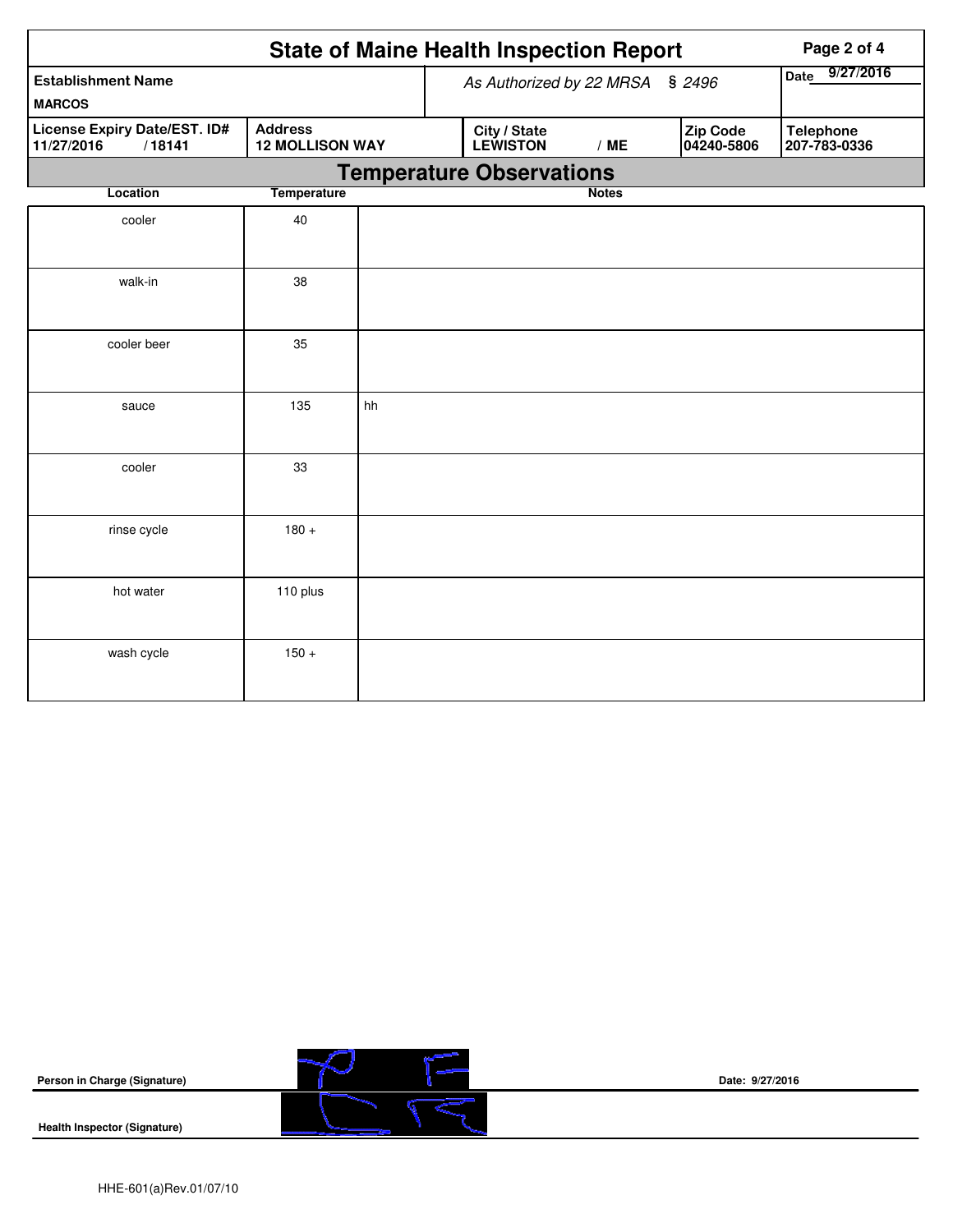| <b>State of Maine Health Inspection Report</b><br>Page 3 of 4                                                                                            |                                                                                                                                                     |                 |    |                 |                          |  |  |  |  |
|----------------------------------------------------------------------------------------------------------------------------------------------------------|-----------------------------------------------------------------------------------------------------------------------------------------------------|-----------------|----|-----------------|--------------------------|--|--|--|--|
| <b>Establishment Name</b>                                                                                                                                |                                                                                                                                                     |                 |    |                 | 9/27/2016<br><b>Date</b> |  |  |  |  |
| <b>MARCOS</b><br>License Expiry Date/EST. ID#                                                                                                            | <b>Address</b>                                                                                                                                      | City / State    |    | <b>Zip Code</b> |                          |  |  |  |  |
| 11/27/2016<br>/18141                                                                                                                                     | <b>12 MOLLISON WAY</b>                                                                                                                              | <b>LEWISTON</b> | ME | 04240-5806      |                          |  |  |  |  |
| <b>Observations and Corrective Actions</b>                                                                                                               |                                                                                                                                                     |                 |    |                 |                          |  |  |  |  |
| Violations cited in this report must be corrected within the time frames below, or as stated in sections<br>8-405.11 and 8-406.11 of the Food Code       |                                                                                                                                                     |                 |    |                 |                          |  |  |  |  |
|                                                                                                                                                          | 8: 5-205.11.(B): N: Hand washing facility being used for other than hand washing.                                                                   |                 |    |                 |                          |  |  |  |  |
|                                                                                                                                                          | INSPECTOR NOTES: towel on handsink COS                                                                                                              |                 |    |                 |                          |  |  |  |  |
|                                                                                                                                                          | 8: 6-301.12: N: Sanitary towels / hand drying device not provided for hand wash sink or lavatory.                                                   |                 |    |                 |                          |  |  |  |  |
| INSPECTOR NOTES: no paper towels at handsink bar area-COS                                                                                                |                                                                                                                                                     |                 |    |                 |                          |  |  |  |  |
| preparation, holding, or display.                                                                                                                        | 13: 3-302.11.(A).(2): C: Different types of Raw animal foods are not stored in a way to prevent cross contamination with each other during storage, |                 |    |                 |                          |  |  |  |  |
| INSPECTOR NOTES: raw chicken stored above produce + cooked products COS                                                                                  |                                                                                                                                                     |                 |    |                 |                          |  |  |  |  |
| 14: 4-601.11.(A): C: Equipment food-contact surfaces and utensils are not clean to sight and touch.                                                      |                                                                                                                                                     |                 |    |                 |                          |  |  |  |  |
|                                                                                                                                                          | INSPECTOR NOTES: clean slicer COS                                                                                                                   |                 |    |                 |                          |  |  |  |  |
| 34: 4-302.12.(A): N: Inadequate number of food temperature measuring devices provided.                                                                   |                                                                                                                                                     |                 |    |                 |                          |  |  |  |  |
| INSPECTOR NOTES: some refrigeration units thermometers missing                                                                                           |                                                                                                                                                     |                 |    |                 |                          |  |  |  |  |
| 39: 3-304.14.(A): N: Wiping cloths being used for wiping spills from containers of food being is not maintained dry or is being used for other purposes. |                                                                                                                                                     |                 |    |                 |                          |  |  |  |  |
| INSPECTOR NOTES: wiping (wet) on counters need sanitizer bucketsCOS                                                                                      |                                                                                                                                                     |                 |    |                 |                          |  |  |  |  |
| 41: 3-304.12: N: Improper between-use storage of in-use utensils.                                                                                        |                                                                                                                                                     |                 |    |                 |                          |  |  |  |  |
| INSPECTOR NOTES: scoops with handles needed                                                                                                              |                                                                                                                                                     |                 |    |                 |                          |  |  |  |  |
| 45: 4-202.15: N: Can openers improperly designed and constructed.                                                                                        |                                                                                                                                                     |                 |    |                 |                          |  |  |  |  |
| INSPECTOR NOTES: clean can opener                                                                                                                        |                                                                                                                                                     |                 |    |                 |                          |  |  |  |  |
|                                                                                                                                                          | 45: 4-204.12: N: Equipment openings, closures and deflectors are improperly designed and constructed.                                               |                 |    |                 |                          |  |  |  |  |
|                                                                                                                                                          | INSPECTOR NOTES: replace split door seal sandwich bar                                                                                               |                 |    |                 |                          |  |  |  |  |
| 47: 4-601.11.(B): C: Food contact surfaces of cooking equipment not clean.                                                                               |                                                                                                                                                     |                 |    |                 |                          |  |  |  |  |
| INSPECTOR NOTES: clean cooking equipment                                                                                                                 |                                                                                                                                                     |                 |    |                 |                          |  |  |  |  |
| 53: 6-501.11: N: The physical facilities are in disrepair.                                                                                               |                                                                                                                                                     |                 |    |                 |                          |  |  |  |  |
| INSPECTOR NOTES: paint rusted bottom shelf prep table                                                                                                    |                                                                                                                                                     |                 |    |                 |                          |  |  |  |  |
|                                                                                                                                                          |                                                                                                                                                     |                 |    |                 |                          |  |  |  |  |
| Person in Charge (Signature)                                                                                                                             |                                                                                                                                                     |                 |    | Date: 9/27/2016 |                          |  |  |  |  |
|                                                                                                                                                          |                                                                                                                                                     |                 |    |                 |                          |  |  |  |  |
| <b>Health Inspector (Signature)</b>                                                                                                                      |                                                                                                                                                     |                 |    |                 |                          |  |  |  |  |